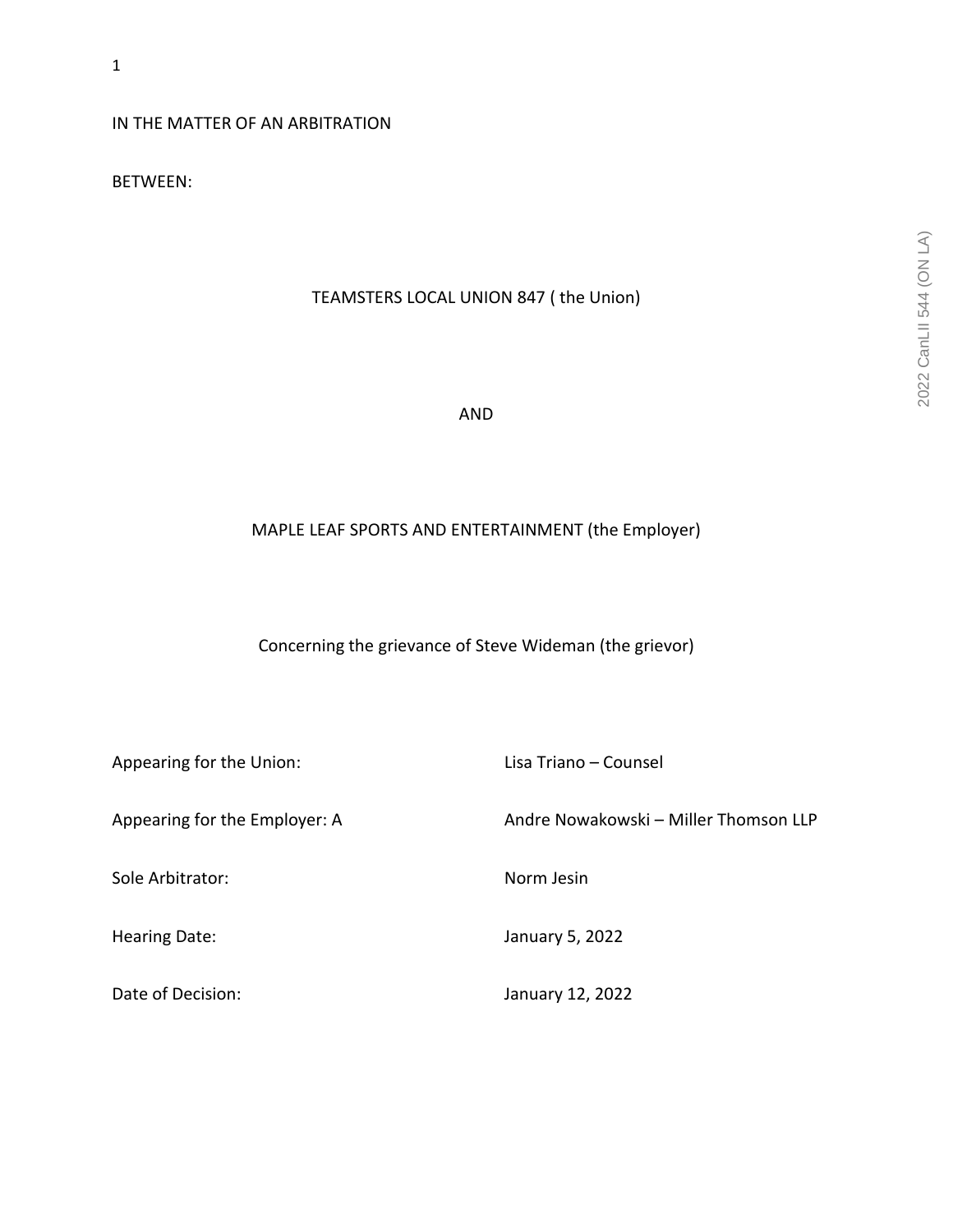#### AWARD:

#### **INTRODUCTION AND FACTUAL BACKGROUND**

- 1. The grievance in this case alleges that the Employer has violated the collective agreement and any relevant statutes by placing the grievor on an unpaid leave of absence "due to undisclosed vaccination status". The facts giving rise to the grievance are not in dispute and may be described as follows:
- 2. The Employer operates a number of professional sports teams. The grievor is employed at the Employer's Scotia Bank Arena in Toronto. The arena is home to two of the sports teams owned by the Employer. The arena is also used as a venue for concerts and other events. The arena is utilized for events for approximately 200 dates per year.
- 3. The grievor is employed in the Employer's conversion division. He has been employed in this capacity for approximately ten years. The grievor works with a team of other employees to convert the arena from one type of event to another. During the conversion process there could be up to 100 people working at event level. It is not disputed that the grievor would be required to work in close proximity with other employees and may from time to time work in the presence of the players from one or the other of the two sports teams.
- 4. On September 1, 2021, the provincial government announced that subject to limited exceptions, patrons at events held at the arena would be required to be fully vaccinated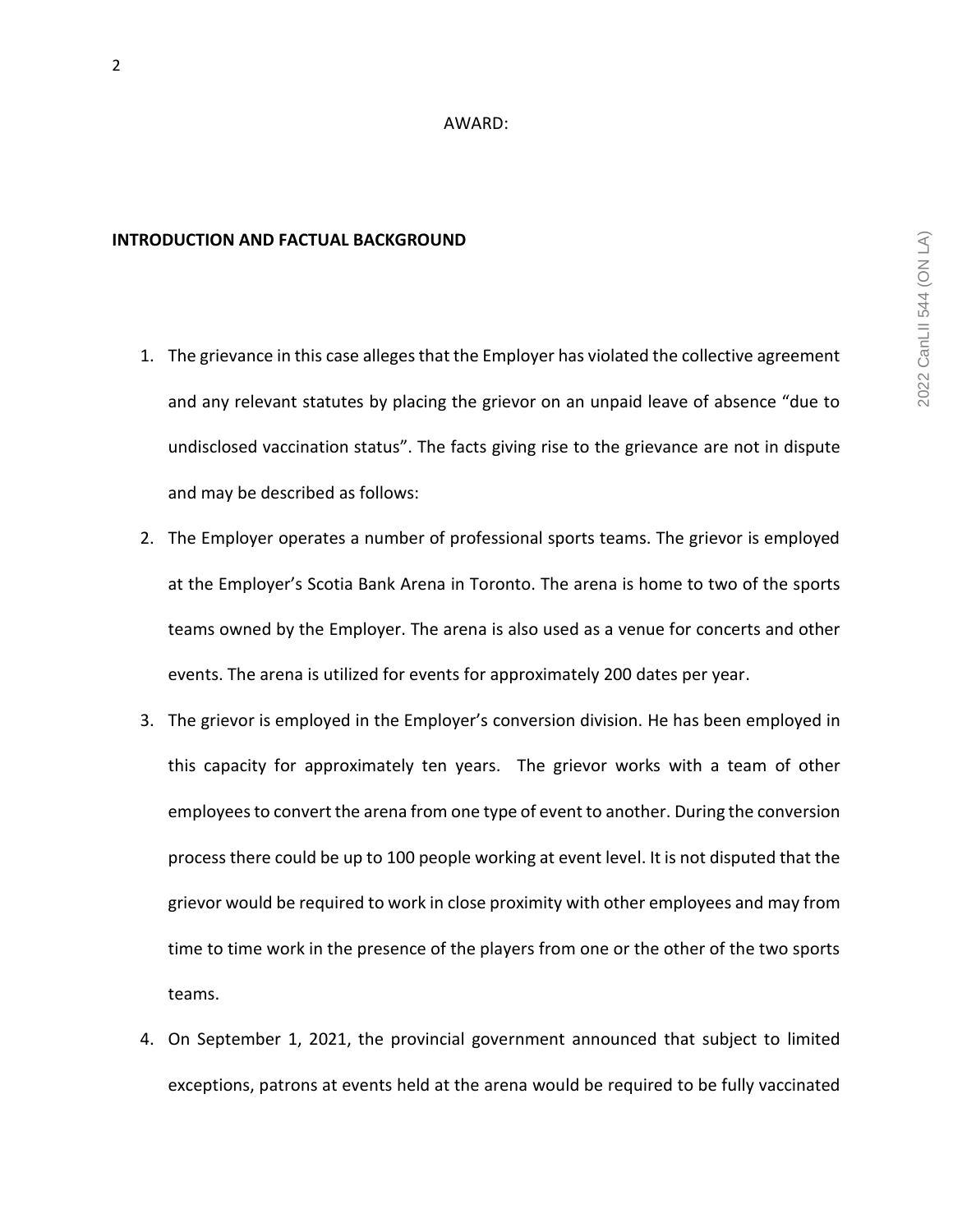by approved vaccines for Covid 19. (The exceptions are not relied on by the Union in this case and are not relevant to the matter at issue.) The following day, the Employer implemented a policy requiring its employees to be fully vaccinated no later than October 31, 2021. In its policy document, the Employer described the vaccine requirement as "one of the critical measures in controlling the spread of COVID-19". Under the policy any information regarding an employee's vaccine status and/or underlying medical information was to be anonymized and kept confidential. Employees were to be required to disclose their vaccine status through a secure portal operated by a third party. Access to the information would be available only to a limited number of employees on a "need to know basis" and would be expunged from the employee file when no longer needed. Any breach of the confidentiality of this information by a person with access to the information would result in discipline up to and including discharge.

5. There is no dispute that the employees were fully informed of the requirement to be fully vaccinated by October 31, 2021 (This meant that they would have been required to receive the second dose on or before October 18, 2021) and that they were being required to disclose their vaccine status by that date. Employees were also informed that if they were not fully vaccinated by that date, of if they failed to disclose their vaccine status by that date, they would be placed on an indefinite unpaid leave of absence and might be subject to termination. Furthermore, in direct email correspondence between the grievor and management, dated October 19, 2021, the Employer confirmed that the policy would apply to all employees including conversion employees and further that,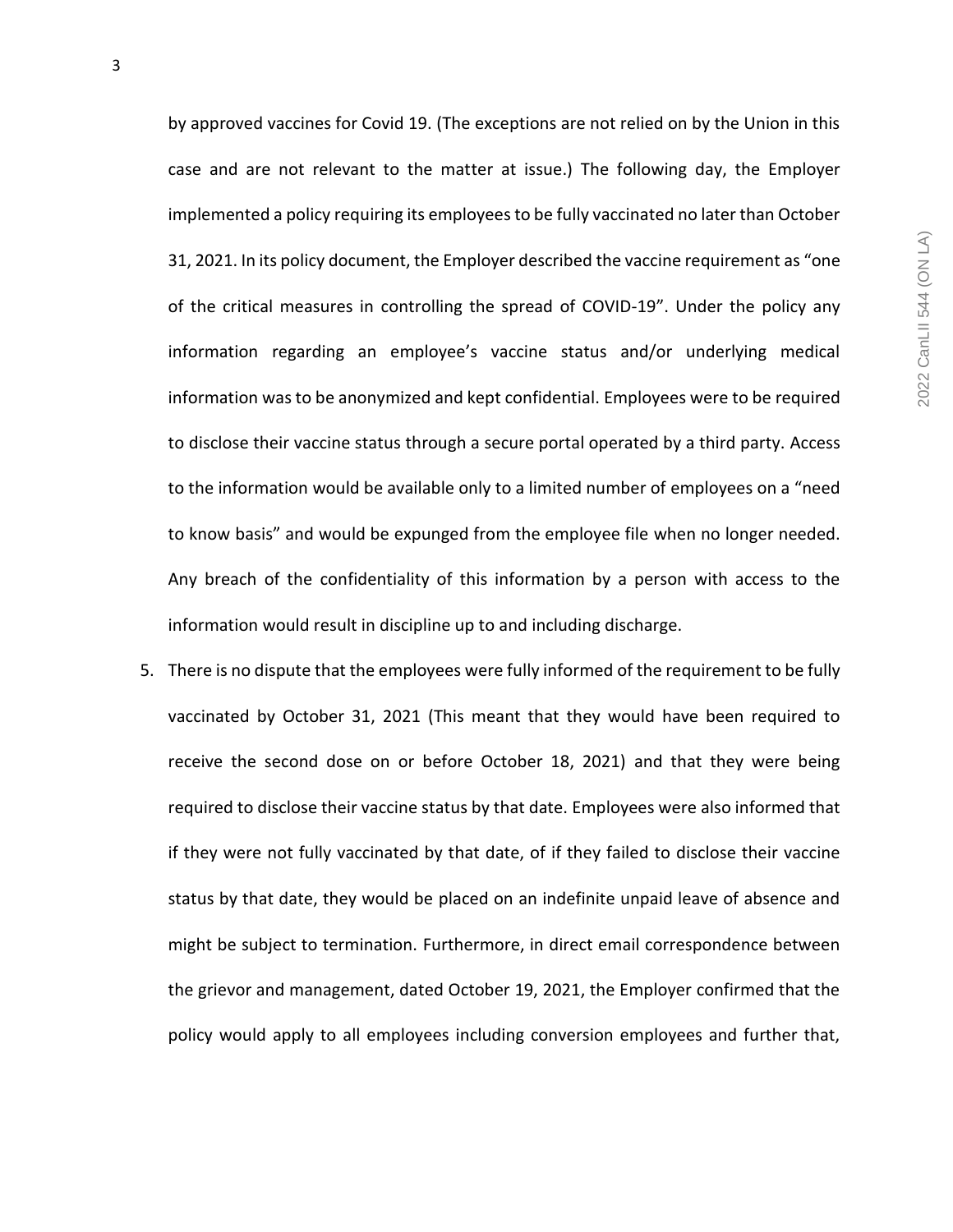failure to disclose vaccine status would result in the employee being placed on unpaid leave and or being terminated.

- 6. In addition to considering the requirement for patrons to be vaccinated, the Employer relied on a number of factors as supporting its decision to implement this policy. Those factors included the following:
	- In April of 2021, there was an outbreak of Covid-19 in the arena in which 8 employees tested positive for Covid 19.
	- In August, 2021, the Toronto Medical Officer of Health issued a News Release strongly recommending local employers to institute vaccine policies to protect employees and the public from Covid-19.
	- In August, 2021, the provincial Ministry of Health released statistics establishing that Covid-19 vaccines offered substantial protection against hospitalization and particularly against serious illness.
- 7. In spite of the Employer's policy the grievor has refused to disclose his vaccinated status as required by the policy. The Employer has responded to this refusal by placing the grievor on unpaid leave of absence. The grievance asserts that by keeping the grievor out of work in these circumstances the Employer has violated the grievor's seniority rights, as well as other relevant provisions of the collective agreement and statute.

## **SUBMISSIONS OF THE PARTIES:**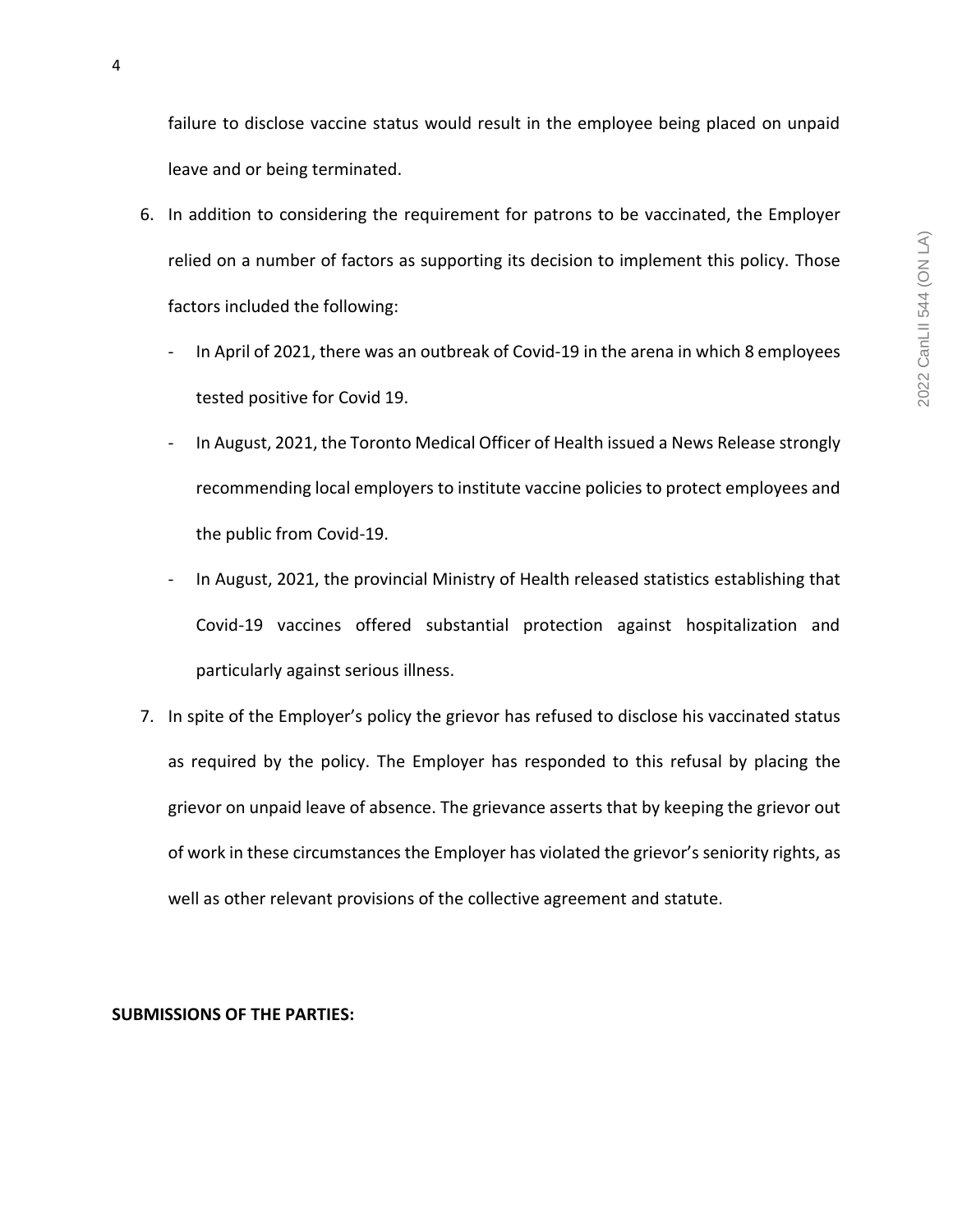8. The Union asserts that Article 13.01 and 13.05 of the collective agreement entitle the

grievor to work opportunities by seniority. Article 13.01 provides in part as follows:

The Company will provide full-time employees first preference to select their days off and shift preference prior to scheduling part-time employees in accordance with the following:

(1) seniority;

(2) the Company determines shifts available and available days off based on business demands; (3) employee has the skill and ability to perform the work of the available shift;

once posted, the schedule is deemed final with respect to employees days off and shift preference.

Article 13.05 (a) further provides as follows:

13.05 a) Except as is otherwise specifically provided in Sub-Clause 13.05 (b) hereof, an employee who is required to report for work shall receive at least eighty (80) hours pay at his gross rate, provided that he is available to perform eighty (80) hours of work in such pay period. Such guarantee shall only apply for a maximum of ten (10) pay periods commencing with the first pay period in November each year. Except for the period described herein the Company will otherwise schedule full-time employees to 40 hours of available work per week by seniority provided that the employees have made themselves available;

9. Counsel for the Union submits that the obligation on the Employer to provide employees

work opportunities by seniority is mandatory and there is nothing in Article 13.01 which

allows the Employer to deny an employee's entitlement to work by seniority on the basis

of a failure to disclose vaccine status. Counsel submits that the failure to disclose vaccine

status does not affect whether the employee has the skill and ability to perform the

available work. Furthermore, counsel insists that Article 13.05 provides for a guaranty of

80 hours pay per pay period which has been denied to the grievor.

10. More fundamentally, the Union submits that an employee's vaccine status is private medical health information and as such should not be subject to disclosure in the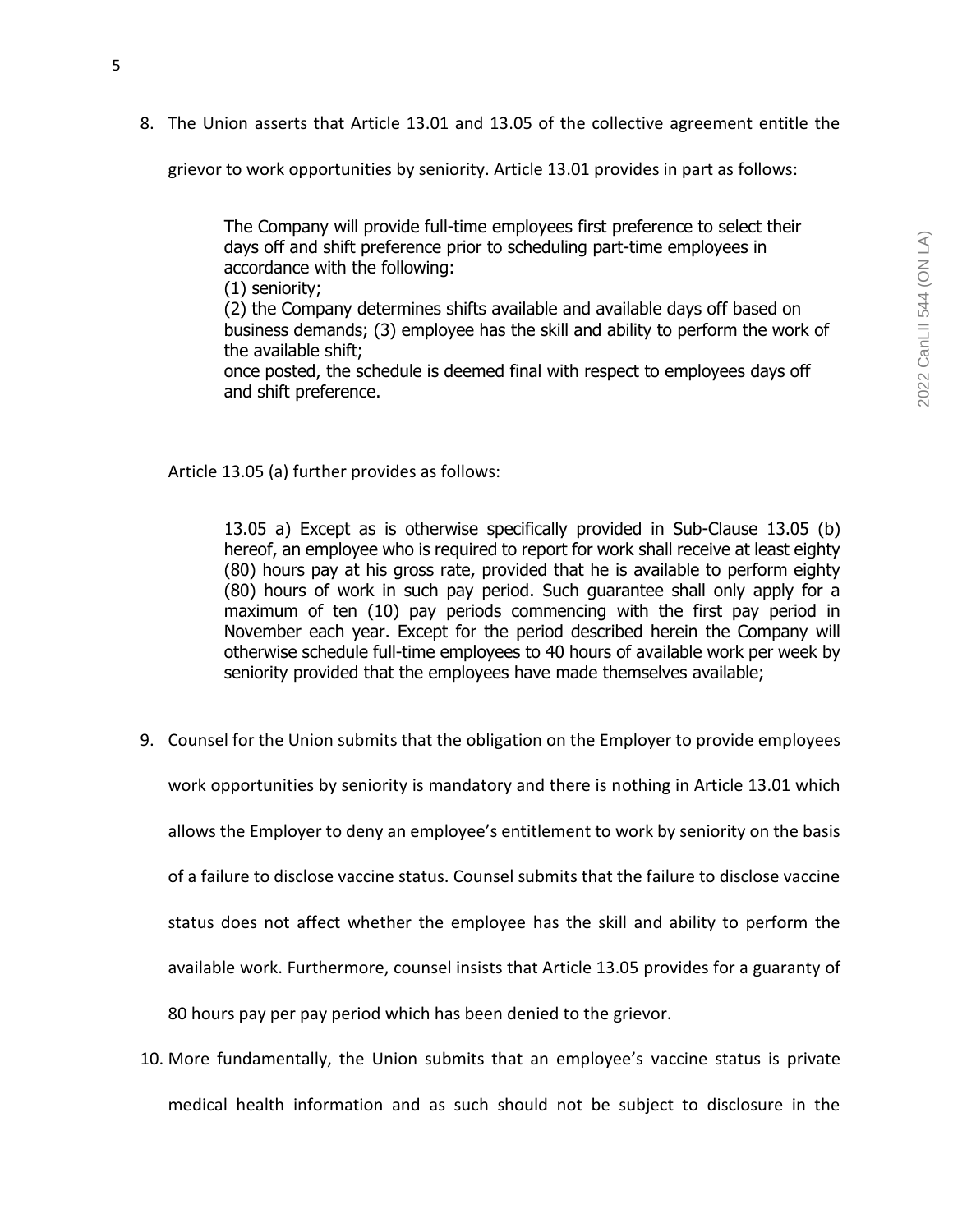circumstances of this case. Counsel has asserted that the Employer could, as an alternative to requiring disclosure of an employee's vaccine status, simply require an employee to submit to regular rapid antigen testing for Covid-19. Counsel submits that offering employees such an alternative would satisfy any obligation under ss. 25(2)(h) of the *Occupational Health and Safety Act*, R.S.O. 1990, c. O.1 (OHSA) to "take every reasonable precaution in the circumstances for the protection of a worker". In making her submission counsel asserted that the Union was not challenging the vaccination mandate in the Employer's policy. Rather, the Union was simply opposing the requirement in the policy for the disclosure of vaccine status on the basis that it is private medical information.

11. In support that the information at issue should be protected from disclosure, the Union relies on the decision of the Supreme Court of Canada in *Dagg v. Canada* (Minster of Finance) 1997 CanLII 358 and the decision of arbitrator R. Kitchen in *Ellis Don Construction Ltd*. 2021 CanLII 50159. Counsel first referred to and relied on the comments of Mr. Justice Cory at paragraph 65 of the *Dagg* decision – in particular his comment that "The protection of privacy is a fundamental value in modern, democratic states." Counsel also noted that in *Ellis Don,* the arbitrator noted that before interfering with privacy rights the Employer must consider "whether there are less intrusive means available to achieve the objective". In that case the arbitrator upheld the right of the Employer to require rapid testing for Covid 19 at the work site notwithstanding that it was found to be "intrusive" on an employee's right to privacy. The arbitrator concluded that upon weighing all of the circumstances presented, the policy was reasonable.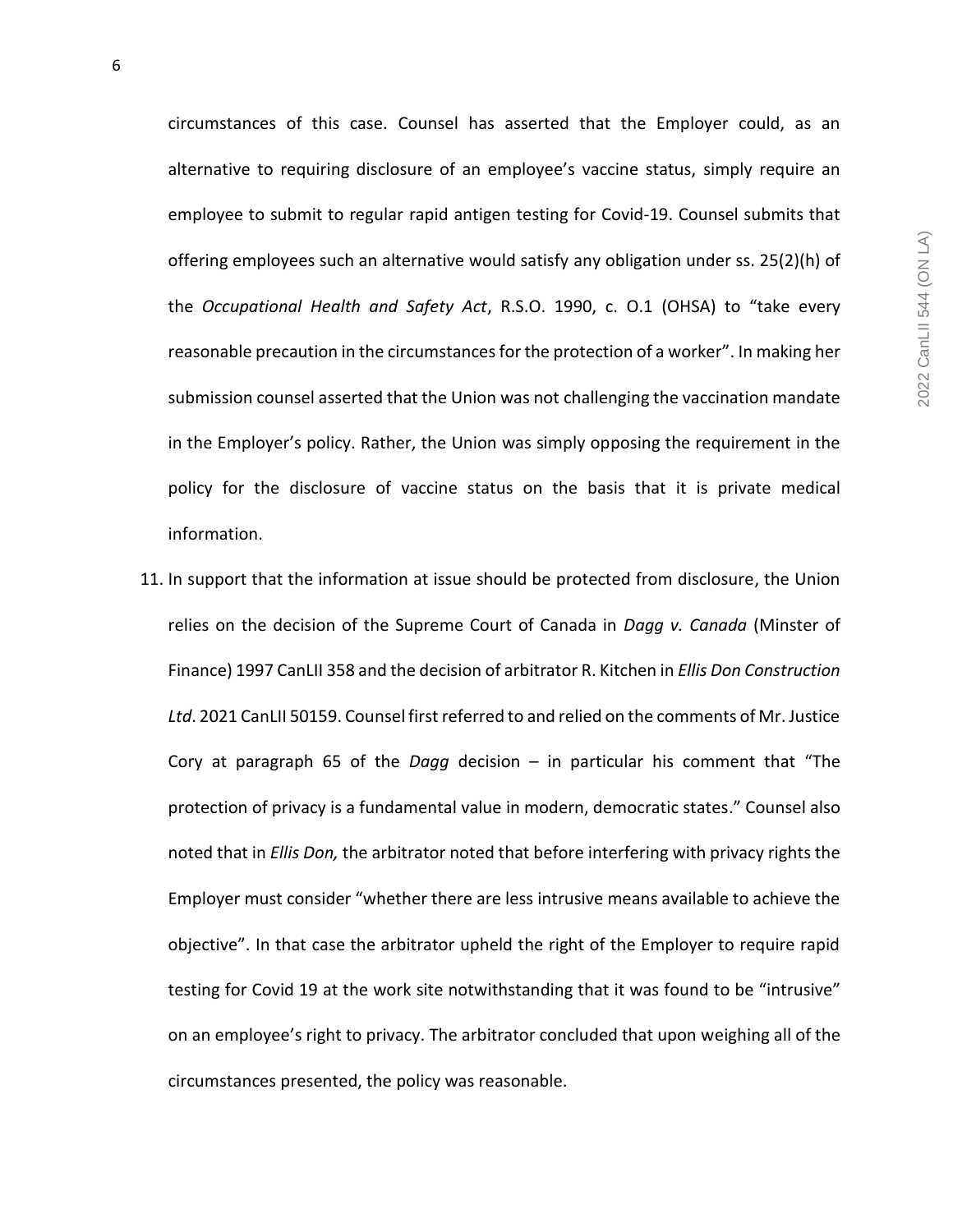- 12. The Employer rejects the submission that it has denied the grievor's seniority rights as provided for in Article 13 of the Collective Agreement. Counsel submits that Article 13.05 has no application as there is no guaranty when an employee is not required to attend work. Counsel further submits that employee's right to work is subject to an employee's ability to perform the work in question. The Employer had every right under the collective agreement to establish a requirement that employees be fully vaccinated. In light of the policy, an employee who does not disclose their vaccine status is not able to establish their ability to perform the work in question. Counsel relies on its management rights as set out in Article 4.02 of the collective agreement to establish rules and regulations to be observed by employees.
- 13. Counsel also submits that it has an obligation under OHSA to take every reasonable precaution for the protection of a worker. Employees are required to be vaccinated not only for their own protection but for other workers with whom they come in contact. Thus, its policy is implemented in furtherance of its duties under OHSA. In that regard, counsel notes that the evidence that it has relied on establishes that the imposition of rapid testing is not as effective as vaccination in reducing transmission of Covid 19.
- 14. Counsel submits that privacy rights are not absolute and must be balanced against other legitimate interests including the duty and obligation to protect the health and safety of its employees. In that regard counsel relied on a number of authorities in which privacy rights were found to be subject to legitimate health and safety concerns in the workplace. Those authorities included *Paragon Protection Ltd.,* November 9, 2011 (Von Veh); *Canada Post Corporation*, November 30, 2021 (Burkett); *Ontario Power Generation*, November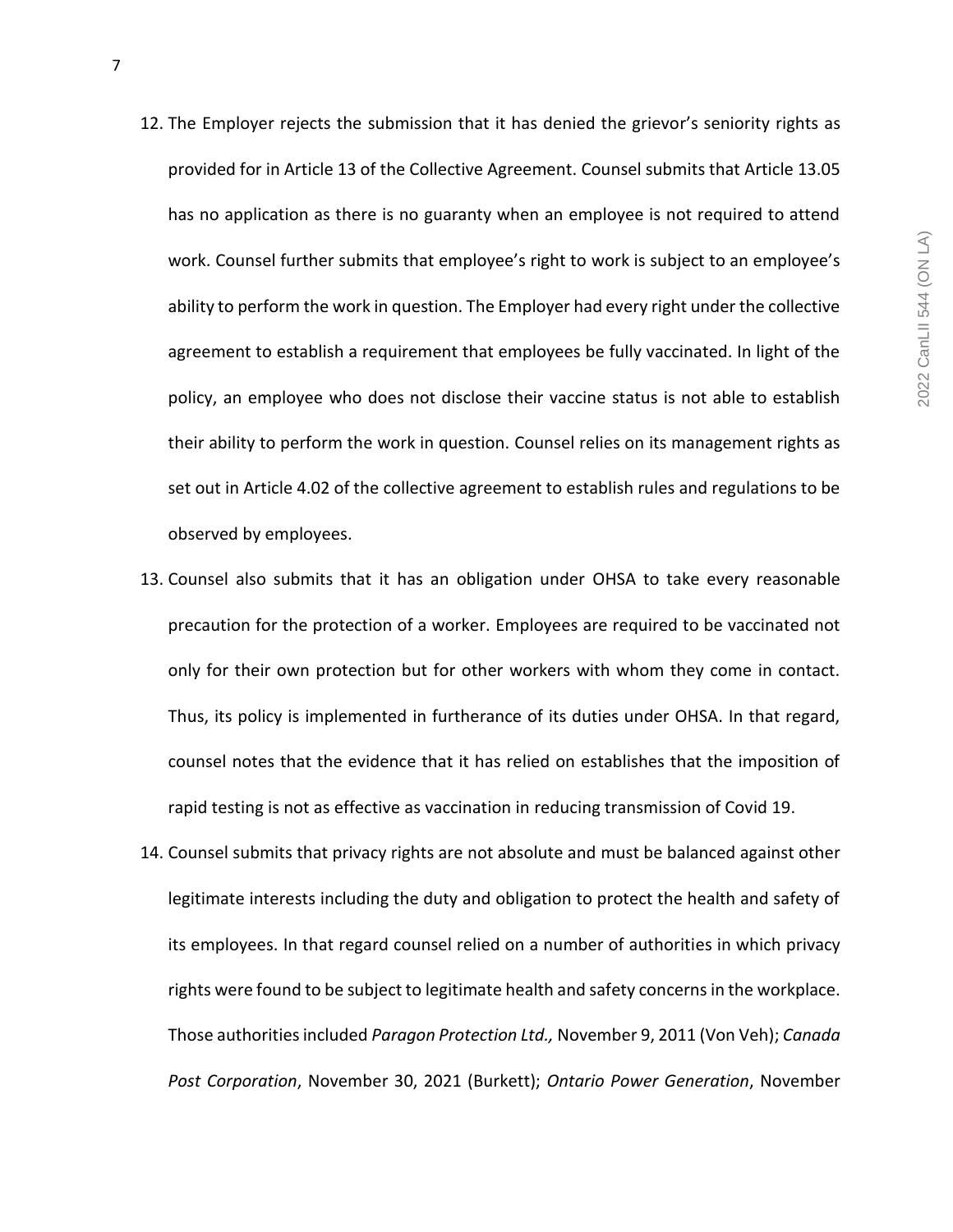12, 2021 (John Murray Q.C.); *Electrical Safet Authority*, November 11, 2021 (Stout) and *Bunge Hamilton Canada*, January 4, 2022 (Herman). Vaccine and disclosure mandates were upheld in all of those cases except *Electrical Safet Authority.*

- 15. In *Paragon Protection Ltd.,* the arbitrator upheld a workplace Covid-19 vaccine mandate in the workplace. The arbitrator found that the imposition of the mandate was within the Employer's authority both under its collective agreement right to make workplace rules and regulations, as well as under its duty under OHSA to take every reasonable precaution to protect its workers. In *Canada Post Corporation* the Union sought a cease-and-desist order to prevent implementation of the Employer's Covid-19 vaccine mandate. The Union proposed the alternative of having employees who wished, undergo daily rapid antigen testing. The arbitrator noted that according to the scientific evidence received, rapid antigen testing was not as effective as vaccines as a means of reducing transmission of Covid-19. In upholding the mandate the arbitrator expressed that this was a case in which privacy of the individual must yield to other interests. (at page 5).
- 16. In *Electrical Safety Authority* the evidence presented established that the vast majority of the work performed in the bargaining unit could be and was being performed remotely by employees. In the unique circumstances of that case the arbitrator declined to enforce a vaccine mandate that was inconsistent with what he considered as individual privacy rights. Still, at paragraph 37 the arbitrator expressly stated that "An employer may institute a reasonable rule or policy requiring disclosure of medical information to ensure an employee is fit to perform work or safely attend at the workplace." He added that any employee not fit to perform the work available could be placed on administrative leave.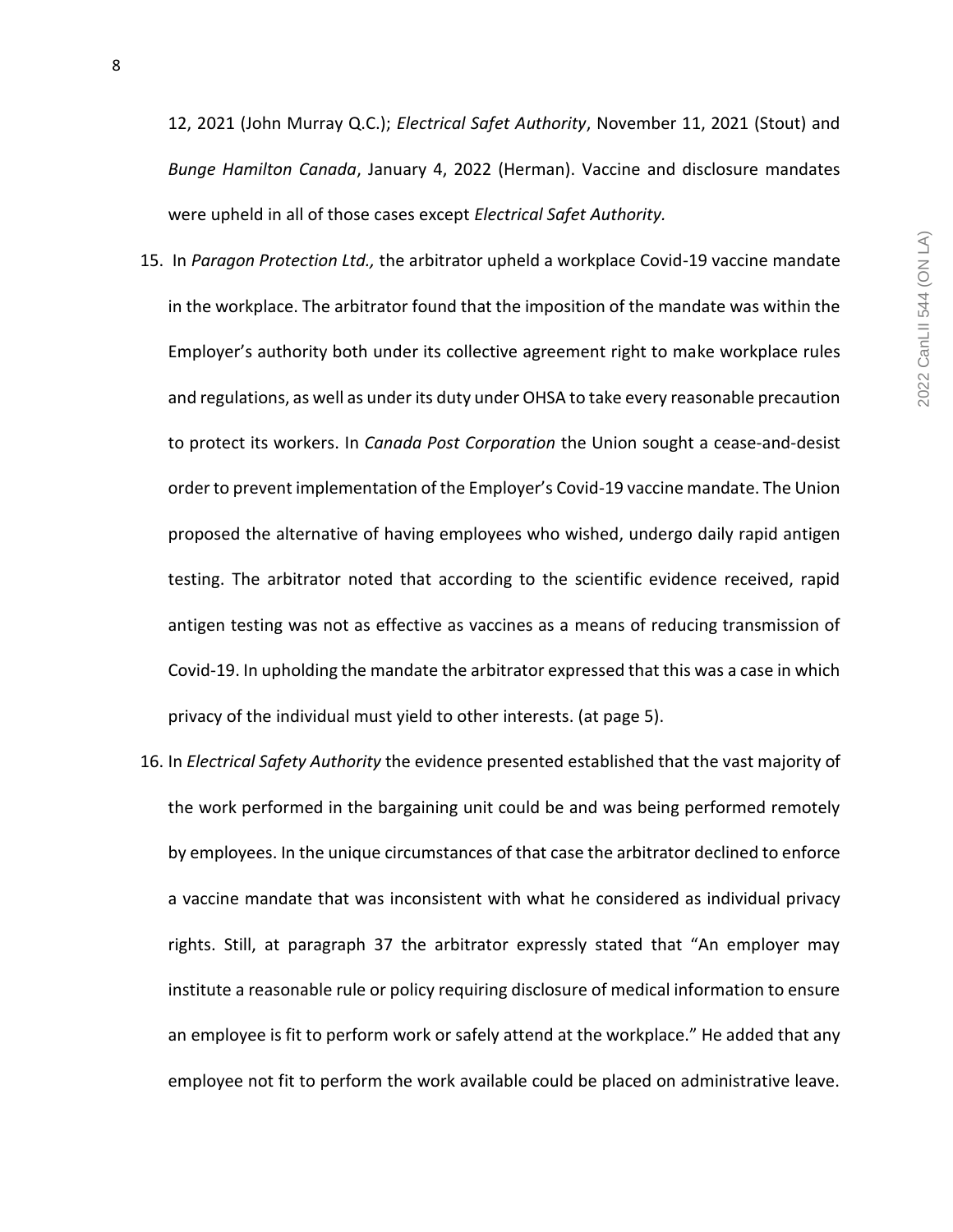He also added at paragraph 38 that any private medical information so provided "must be kept safe, secure and protected from disclosure".

- 17. In *Bunge Hamilton Canada*, the arbitrator addressed the employer's requirement that employees disclose their vaccine status. At paragraph 24 the arbitrator stated that "management can generally establish rules that require the production of employees' medical information if necessary in order to protect the health and welfare of other employees, which would be the case here". At paragraph 25 the arbitrator added "Any privacy rights in this context are considerably outweighed by the minimal intrusion on such rights and the enormous public health and safety interests at issue."
- 18. In reply counsel for the Union reiterated that not only must any employer rules be reasonable but they cannot be inconsistent with the collective agreement. Counsel asserted that this point is supported by comments made at paragraph 14 of the *Bunge Hamilton* decision.

### **ANALYSIS AND DECISION**

19. It is clear that the weight of authority supports the imposition of vaccine mandates in the workplace to reduce the spread of Covid 19. That is particularly so where employees work in close proximity with other employees, as they do in this case. The authority to impose such mandates arises not only from management's right to implement reasonable rules and regulations but also from the duty of employers to take any necessary measures for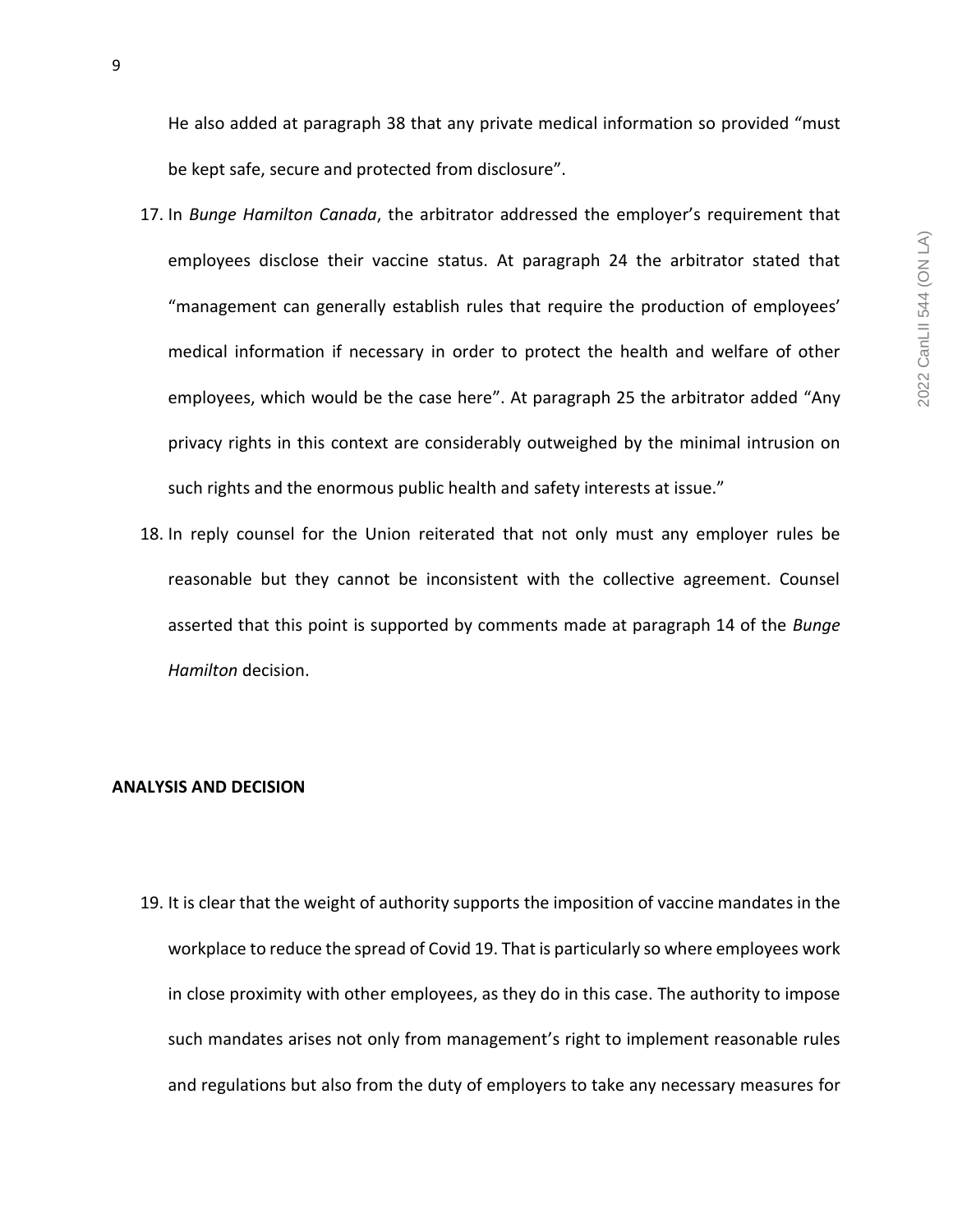10

the protection of workers as set out in OHSA. Indeed, the Union has emphasised that it is not challenging the Employer's vaccine mandate in this case but is only seeking to protect the employee's right to keep personal medical information private.

- 20. It seems to me that that by opposing the disclosure of vaccine status the Union is indeed challenging the vaccine mandate. I do not see how the Employer can enforce a vaccine mandate without requiring disclosure of an employee's vaccine status. Without that information it cannot ensure that all employees are vaccinated. In that regard the arbitral authority makes it clear that Employers are indeed entitled to seek disclosure of an employee's vaccine status to the extent necessary to administer a vaccine policy in the workplace, particularly if the information is secured and protected from unnecessary disclosure. I endorse and agree with those authorities. I also accept that the Employer has put procedures in place to secure and adequately protect the confidentiality of any such information.
- 21. I do not agree with the Union's contention that the seniority rights accorded in Article 13 are being denied. Rather, the Employer has established that being vaccinated for Covid 19 is a necessary qualification for the performance of work within the bargaining unit. Such a determination is reasonable given the pandemic that presently exists. More fundamentally, it is a reasonable and appropriate approach to fulfilling its duties under OHSA for the protection of all workers in its employ. Furthermore, the Employer in this case has taken appropriate steps to protect the confidentiality of any information that is disclosed under its policy.